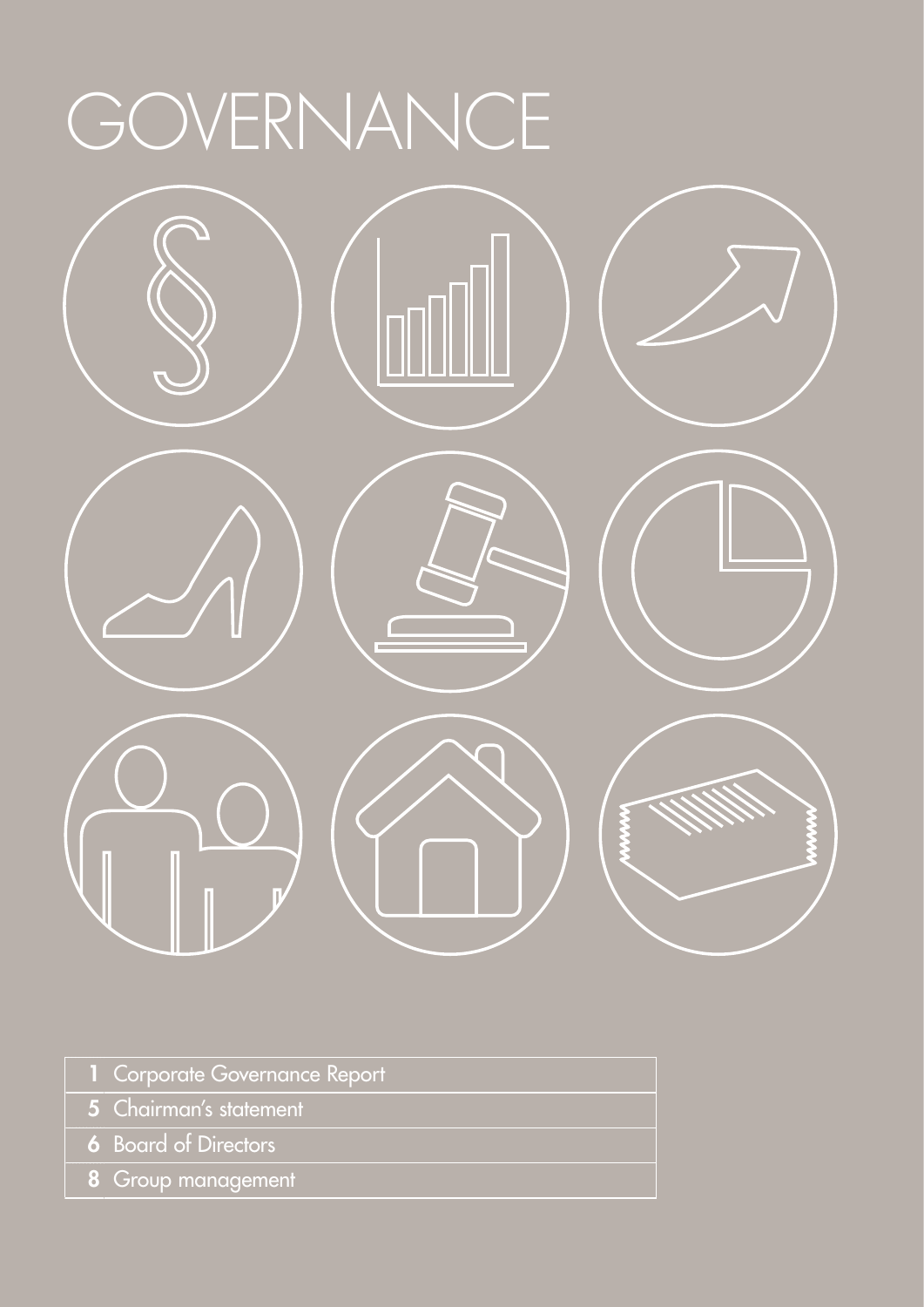### Corporate Governance Report

#### Corporate governance at Humana

Governance of Humana is grounded in the Articles of Association, the Swedish Companies Act, other applicable Swedish and foreign laws and regulations, and internal rules and guidelines. These internal rules and guidelines mainly include the Board's Rules of Procedure, the CEO's instructions, instructions for financial reporting, and the financial manual. In addition, Humana has a number of policy documents and manuals that lay out internal rules and recommendations, and include principles and provide guidance in the Company's operations and for its employees.

Humana's shares are not available for trading in a regulated market, and Humana is therefore not obligated to apply the Swedish Code of Corporate Governance ("the Code"). However, the Board of Directors has decided to adhere to the Code where possible, with the aim of ensuring good corporate governance. The

Company has therefore prepared this Corporate Governance Report.

#### **Shareholders**

As per 31 December 2015, Argan Capital, through the company Air Syndication S.C.A. is the largest owner of Humana, with 664,800 Class A ordinary shares, 1,150 Class B ordinary shares, and 1 Class C6 preference share. Per Granath (member of the Board) owns 108,649 Class B ordinary shares and 1 Class C1 preference share. No other shareholder owns, directly or indirectly, more than 10 percent of the shares or votes in the Company.

#### Share capital and voting rights

tion as well as the financial statements. 4) The Audit Committee reports to the Board.

The Company's registered share capital on 31 December 2015 amounted to SEK 1,019,600, divided among 1,019,600 shares, of which 664,800 are Class A ordinary shares, 354,793 are Class B ordinary shares, and seven are Class C preference

shares ( $C_1$ ,  $C_2$  [two shares],  $C_3$ ,  $C_4$ ,  $C_5$ and C6). The shares have a quotient value of SEK 1 per share. Each Class A ordinary share carries 4 votes, each Class B ordinary share carries 1 vote, and each Class C preference share (C1, C2 [two shares], C3, C4, C5 and C6) carries 0.4 vote. At general meetings of shareholders, each shareholder entitled to vote may vote for the full number of shares owned by him or her and represent such shares without limitation in the voting rights. The total number of votes thus amounts to 3,013,995.8.

The Articles of Association do not regulate how amendments are to be made to the Articles of Association.

There are no outstanding mandates from the Board to issue new shares.

The Articles of Association contain stipulations on preferential rights in connection with, e.g., cash or set-off issues, as well as on rights of first refusal. The Articles of Association also regulate the right to



1) The Nomination Committee drafts proposals for decisions to be presented at the AGM. The AGM decides on principles for appointment of members of the Nomination Committe

2) The Board establishes the committees and determines which board members are to serve on the respective committees.

The model at left illustrates how corporate governance is organised at Humana. Humana is a Swedish limited liability company whose shareholders ultimately decide on the Group's governance by appointing the Company's board at the AGM. The Board, in turn, is continuously responsible for ensuring that the Company's governance adheres to laws and other external and internal governance instruments. At general meetings, every shareholder entitled to vote may vote for the full number of shares owned and may represent such shares without restriction of voting rights.

#### Internal governance instruments

Business concept and goals, Articles of Association, the Board's Rules of Procedure, the CEO's instructions, the financial manual, strategies and policies on financial information and insider issues, and processes for internal control and governance.

### **External governance instruments**<br>The Swedish Companies Act, the Swedish Annu

.<br>Companies Act, the Swedish Annual Accounts Act, other relevant laws, and the Swedish Code of Corporate Governance.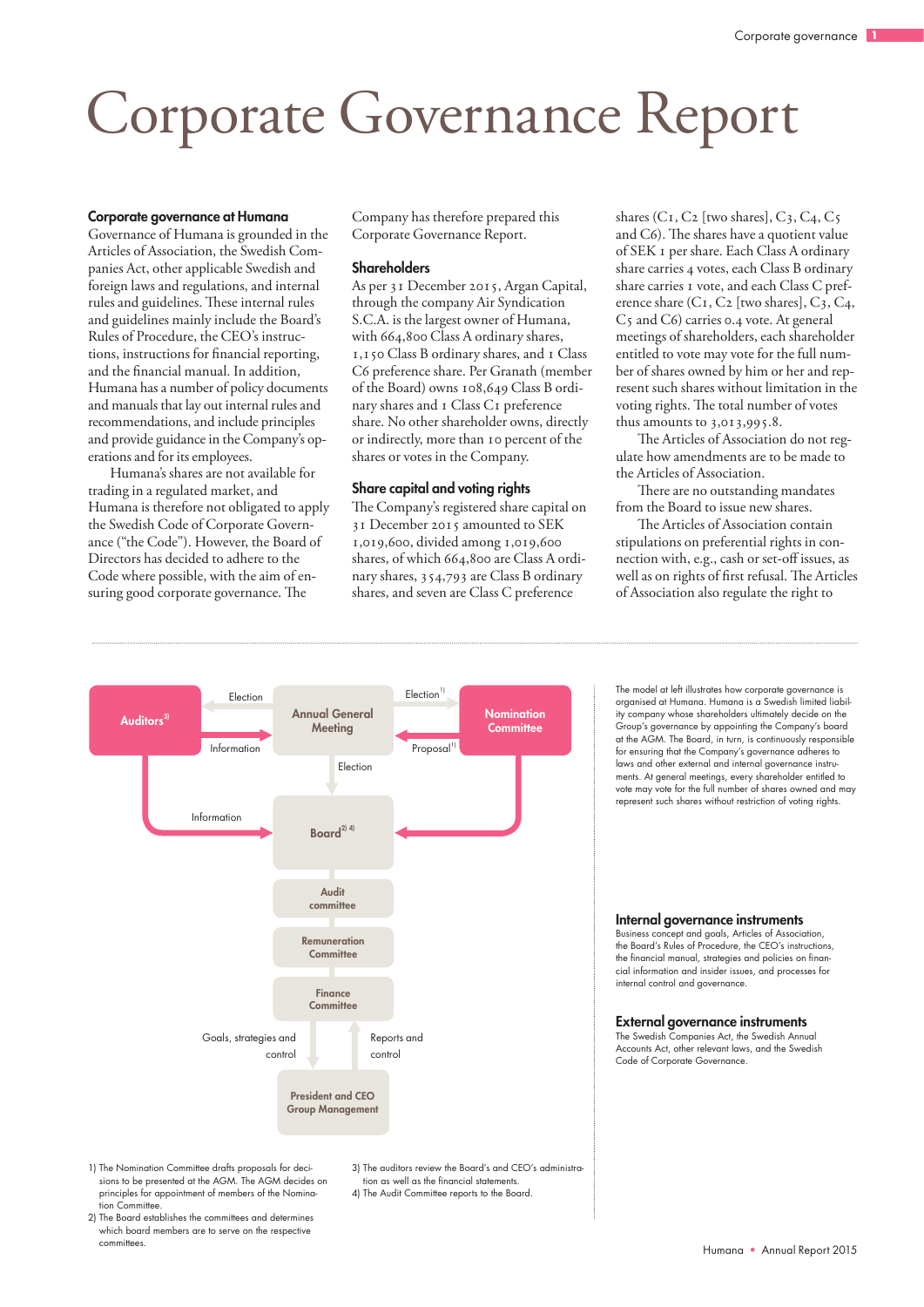

dividends and surpluses in the event of liquidation.

#### Shareholder agreements

The Company's shareholders are currently parties to a shareholder agreement. To the Board's knowledge, no shareholder agreements or other agreements exist between Humana shareholders pertaining to joint control of the company, other than the aforementioned shareholder agreement. Nor is the Board aware of any agreements or similar than could lead to a change in control over Humana.

#### General meetings of shareholders *Notice of general meeting*

According to the Articles of Association, a notice of a general meeting of shareholders shall be made through advertisement in the Official Swedish Gazette (Post- och Inrikes Tidningar) and on the Company's website. An announcement that a notice has been issued shall be made in the Swedish business daily Dagens Industri.

#### *Most recent AGM resolutions*

The Annual General Meeting (AGM) for the 2015 financial year was held on 20 May 2015. Per Båtelson was elected to preside as AGM chairman. The AGM resolved:

- to adopt the submitted income statement and balance sheet as well as the consolidated income statement and balance sheet, and to carry forward the Company's retained profits and earnings for 2014
- to discharge the members of the Board of Directors and the CEO from liability
- that the Board should consist of eight members and that the directors' fees, fees for committee work and fees to the auditors would remain unchanged
- to re-elect Board members Per Båtelson, Per Granath, Wojciech Goc, Helen Fasth Gillstedt, Simon Lindfors, Maria Nilsson, Lloyd Perry and Ulrika Östlund
- to elect the chartered auditing firm KPMG AB as auditor of the Company until the end of the 2016 AGM.

Humana held an extraordinary general



meeting on 28 January 2015. A resolution was passed at the meeting to amend the Company's Articles of Association to change Humana from a private to a public limited liability company (publ). In addition, a supplementary fee was approved for the Audit Committee chair.

#### Nomination Committee

According to the Swedish Code of Corporate Governance, companies whose shares are admitted to trading on a regulated market must appoint a Nomination Committee. The Nomination Committee shall submit proposals to the Chairman and other members of the Board regarding fees and other remuneration of the Board. The Nomination Committee shall also make proposals regarding auditors and remuneration of the auditors. The proposal to the AGM was that the Nomination Committee shall consist of representatives of the three largest shareholders and the Company's chairman. The members of the Nomination Committee are announced in a press release as soon as the members are appointed, but no later than six months before the AGM if the Company is listed.

#### The Board's composition and independence

According to Humana's Articles of Association, the Board shall consist of three to eight directors with a maximum of eight deputies. In other respects there is no stipulation in the Articles of Association on the appointment or dismissal of board members.

The Board consists of eight directors elected by a general meeting. All of the directors were elected by the AGM on 20 May 2015 for a term through the end of the 2016 AGM. Ulf Bonnevier, the Company's CFO, participates at board meetings as its secretary. Other executives of Humana participate at board meetings in a presenting role on particular matters. Except for Per Granath, all board members are independent relative to the Company and its management. Six of the board members are also independent relative to the Company's major shareholders. The Company thereby

meets the Code's requirement for directors' independence.

#### The responsibilities and work of the Board

The Board's duties are regulated by the Swedish Companies Act and Humana's Articles of Association. In addition, the Board's work is also regulated by annually adopted Rules of Procedure. The Rules of Procedure regulate, among other things, the delegation of duties and responsibility among the Board's members, the Chairman of the Board, and the CEO, and lay out routines for financial reporting for the CEO. The Board also adopts instructions for the Board's committees.

The Board's duties include adoption of strategies, business plans, budgets, interim financial reports, year-end accounts, and of policies and guidelines. The Board is also responsible for monitoring the Company's financial performance, ensuring the quality of its financial reporting and internal control, and evaluating the business in relation to the goals and guidelines set by the Board. During the year the Board discussed Humana's sustainability efforts and more detailed work will be undertaken over the next fiscal year. Finally, the Board decides on significant investments and changes to the Group's organisation and operations. The Chairman of the Board and CEO are responsible for monitoring the Company's development and for leading and preparing for board meetings. The Chairman of the Board is also responsible for ensuring that board members conduct an annual evaluation of their work and that they receive the information needed to be able to perform their duties effectively. A board evaluation in the form of a survey will be conducted by the Board in the first quarter of 2016. The Chairman of the Board represents Humana vis-à-vis the Company's shareholders.

In addition to the statutory board meeting, the Board held 12 meetings during the year, of which four were conducted by conference call. Board work during the year was particularly focused on strategic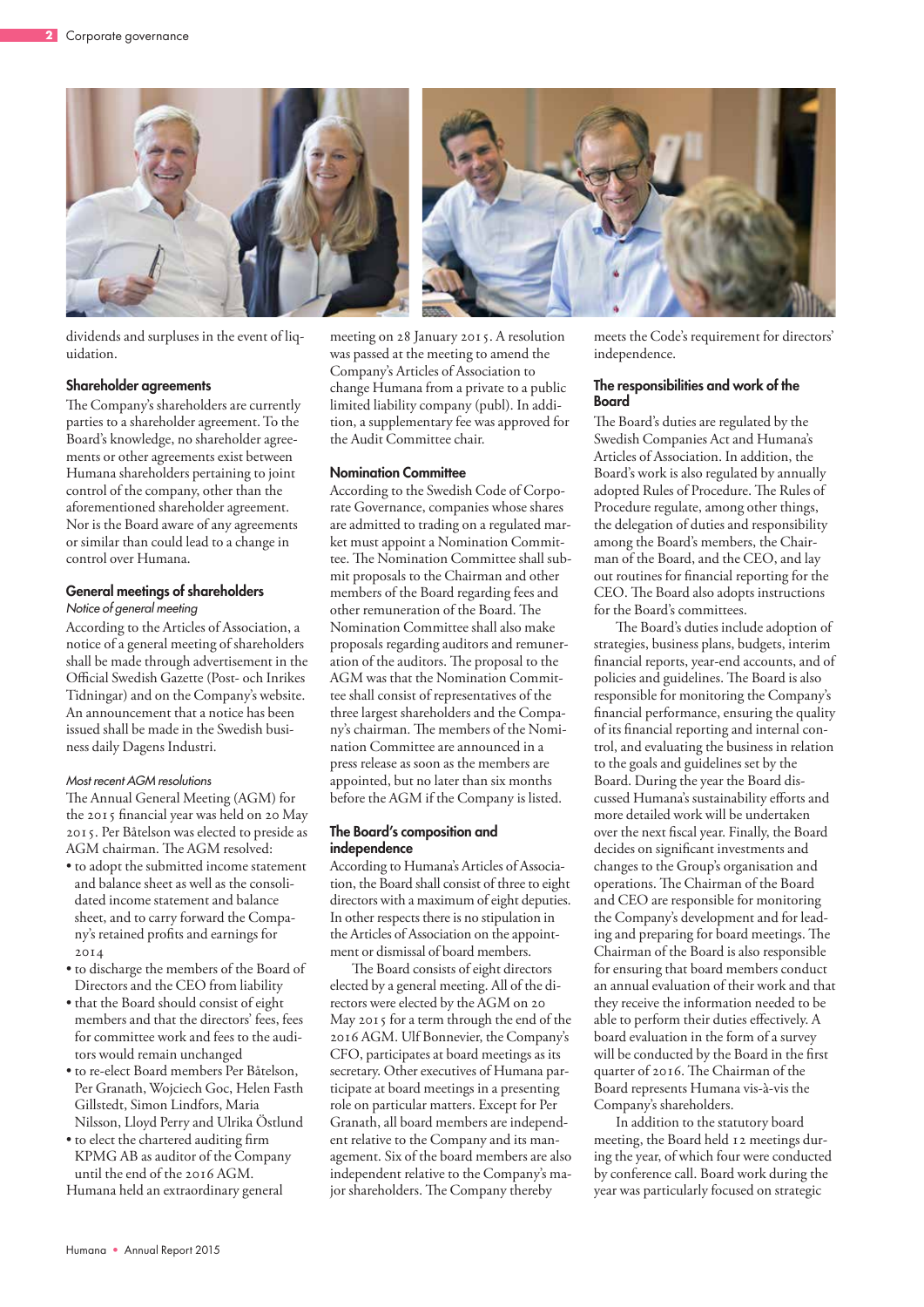discussions surrounding the Company's development, refinancing and disposal of property holdings.

#### *Committees*

During the year Humana's Board established three committees: an audit committee, a remuneration committee and a finance committee.

#### Audit Committee

The purpose of the Audit Committee is to provide a special forum for the Company's work with financial reporting, internal control, risk management and auditing. The members of the Audit Committee are Helen Fasth Gillstedt, Per Båtelson, Simon Lindfors and Woyciech Goc. Helen Fasth Gillstedt is committee chair. The main duties of the Audit Committee, which works according to rules of procedure set by the Board, is to oversee the Group's financial reporting and to oversee the effectiveness of the Company's internal controls and risk management. The Audit Committee shall also stay informed about the audit of the annual report and consolidated financial statements, review and oversee the auditor's impartiality and independence, and take particular note of the extent to which the auditor provides services other than auditing to Humana. The Audit Committee maintains contact with Humana's auditor in order to ensure a continuous exchange of views and information between the Board and the auditor on audit matters. In 2015, the Audit Committee held five minuted meetings.

#### Remuneration Committee

The members of the Remuneration Committee are Per Båtelson, Maria Nilsson, Ulrika Östlund and Lloyd Perry. Per Båtelson is committee chair. The Remuneration Committee has an advisory and preparatory function. The Remuneration Committee works according to rules of procedure adopted by the Board. The main duties of the Remuneration Committee are to conduct preparatory work for Board decisions related to remuneration policies, remuneration and other terms of

employment for members of company management, to monitor and evaluate all variable remuneration programmes that are current or were concluded during the year, and to monitor and evaluate application of the guidelines for remuneration of senior executives that the AGM decides on as well as Humana's applicable remuneration structures and levels. In 2015, the Audit Committee held two minuted meetings.

#### Finance Committee

The Board's Finance Committee is tasked with supporting Group management on financing matters. The members of the Finance Committee are Simon Lindfors, Lloyd Perry and Per Granath. Ulf Bonnevier, the Company's CFO, is a coopted member of the Finance Committee. In 2015, the Finance Committee held regular status meetings. No minutes were recorded of the meetings, but the Committee's work has been reported to the Board.

#### Directors' fees

The 2015 AGM resolved that a director's fee of SEK 180,000 shall be payable each to Per Båtelson, Helen Fasth Gillstedt, Maria Nilsson and Ulrika Östlund, with a supplementary fee of SEK 220,000 payable to the Chairman of the Board, as long as the Chairman remains as such for the entire period until the 2016 AGM.

Remuneration for committee work shall be SEK 40,000 to the chairman and SEK 20,000 to each member of the Audit Committee, and SEK 12,500 to each member of the Remuneration Committee, based on continuation of the assignment from the 2015 AGM until the 2016 AGM. Wojciech Goc, a member of the Audit Committee, and Lloyd Perry, a member of the Remuneration and Finance Committees, have declined remuneration for their committee work.

#### CEO and Group management

The CEO is responsible for the continuing administration of Humana in accordance with applicable laws, rules and regulations, and the instructions and strategies set by the Board. The CEO ensures that the Board receives the information it needs to be able to make well informed decisions. The CEO oversees compliance with Humana's goals, policies and strategic plans that have been set by the Board and is responsible for informing the Board about Humana's performance between board meetings.

The CEO leads the work of Group management, which is responsible for overall business development. In addition to the CEO, Group management consists of a deputy CEO/CFO, marketing and communication director, head of quality assurance, head of investor relations and the heads of Humana's business areas.

#### Auditor

According to the Articles of Association, Humana shall have one to two auditors with a maximum of two deputy auditors, or a registered auditing firm.

At Humana's AGM on 20 May 2015 it was resolved to elect the chartered auditing firm KPMG AB as auditor of the Company until the end of the 2016 AGM. Authorised Public Accountant Petra Lindström, who has been responsible for the audit of the companies in the Group since 2010, was appointed to serve as chief auditor. Petra Lindström is a member of the Swedish Institute of Authorised Public Accountants  $(FAR)$ 

#### External audit

The external audit of Humana's accounts and of its subsidiaries, including the administration by the Board and Group management, is performed in accordance with International Standards on Auditing and generally accepted accounting practices in Sweden. The external auditor attends a minimum of one board meeting per year, at which the auditor reports on the auditors' observations from the audit and on their view of the company's internal control. Over the last four financial years, KPMG AB performed services related to tax consulting in addition to its audit work. The auditor is paid a fee for its services in accordance with an AGM resolution.

#### Humana's Group Management

| Name                     | Position                                   | Member of Group<br>management since | Employed by<br>Humana since | Shares held 31<br>December 2015 |
|--------------------------|--------------------------------------------|-------------------------------------|-----------------------------|---------------------------------|
| <b>Rasmus Nerman</b>     | President and CFO                          | $2014$ <sup>11</sup>                | 2014                        | 4,376                           |
| <b>Ulf Bonnevier</b>     | CFO and deputy CEO                         | 2012                                | 2012                        | 5.000                           |
| <b>Claus Forum</b>       | Business Area Manager, Individual & Family | 2011                                | 2011                        | 5.000                           |
| Cecilia Lannebo          | Head of Investor Relations (IR)            | 2015                                | $2014^{21}$                 |                                 |
| Mong Lien                | Business Area Manager, Norway              | $2014$ <sup>11</sup>                | 2014                        | 597                             |
| Eva Nilsson Bågenholm    | Director of Quality Assurance              | 2015                                | 2015                        | 100                             |
| <b>Helena Pharmanson</b> | Director of Marketing and Communications   | 2010                                | 2010                        | 3.000                           |
| Eva-Lotta Sandberg       | Business Area Manager, Development         | 2013                                | 2012                        | 2.500                           |
| <b>Harald Wessman</b>    | Business Area Manager, Personal Assistance | 2008                                | 2008                        | 30.000                          |

1) Rasmus Nerman was previously President and CEO of INOM Group, which was acquired by Humana in 2014. Mona Lien also came from INOM Group, where she was head of Norwegian operations. 2) Contracted as Head of Investor Relations in August 2014.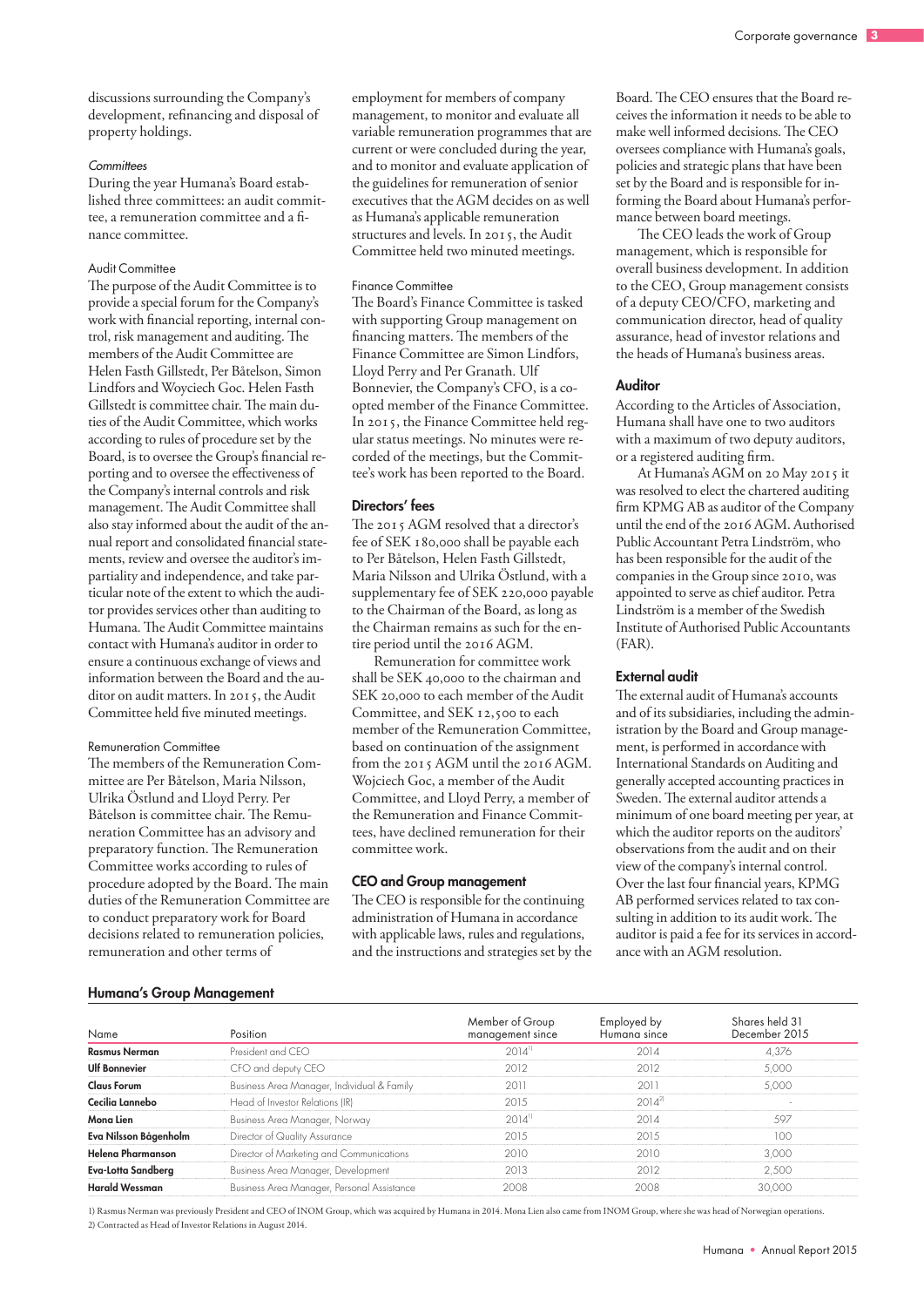

Internal control and risk management *Control environment*

Internal governance and control is an integral part of Humana's management strategy. Internal governance and control is designed to ensure that Humana's financial reporting provides a fair presentation of Humana's financial position.

Humana's efforts in the area during the year were strengthened by additional internal control and monitoring resources. Quality control work in the Group was also strengthened during the year through the implementation of improved systems and the introduction of joint work processes.

Humana's board has ultimate responsibility for ensuring that Humana meets the requirements for good internal governance and control over financial reporting. Humana's CEO has delegated responsibility to the CFO for implementing and maintaining formalised routines that ensure adherence to adopted policies for financial reporting and internal control. However, it is the responsibility of each individual employee to participate in internal governance and control, such as by adhering to the financial manual that was adopted by the Board and by performing the daily controls that were adopted for the purpose of preventing, discovering and dealing with faults and errors. This also includes reporting observed faults in a structured manner.

Humana's strategic quality control work includes quality management systems in the respective business areas (parts of the systems are ISO9001-certified), systematic monitoring and internal control. Combined with evidence-based and measureable procedures, the conditions are in place to develop operations in a systematic and controlled manner. Humana's control environment is built upon:

- a strong corporate culture with wellgrounded values that permeate the Company
- well-grounded ethical guidelines
- extensive quality-assurance work at all levels of the Company
- a clear-cut organisation with clearly defined roles and areas of responsibility
- clear-cut delegation of authority
- governance documents
- identified and well defined key processes

In addition, Humana has a number of governance documents that are designed to provide support for all employees to act in accordance with Humana's internal rules and guidelines. Governance documents for accounting and financial reporting cover areas of particular importance for promoting correct, complete and current accounting, reporting and information issuance. The financial manual is Humana's central governance document with respect to guidelines for achieving good internal governance and control over financial reporting.

Humana has acquired a number of companies, and it is an essential part of the integration work to ensure that values and the control environment in general are aligned with Humana's guidelines.

#### *Risk assessment*

Risk analyses are performed for the strategically most important processes both at the overall operational level and at other organisational levels using a documented methodology. Risks for errors in the financial reporting are analysed annually at the Group-wide level. Identified risks are related to the timetable for the annual accounts, expertise, dissemination of information and systems. The risk analyses are documented separately.

In analyses of the financial reporting, the main areas are taken into account, such as rights and obligations, verifying that events have actually taken place, comprehensiveness, valuations and measurement. Other risks that Humana thoroughly takes into account include the risk for fraud, the risk of unauthorised use of assets outside of Humana, the risk of assets disappearing, and the risk of assets being used for the benefit of counterparties at Humana's expense.

#### *Control activities*

Humana conducts control activities for identified significant risks. The Group's CFO is responsible for ensuring that identified risks related to the financial reporting at the Group level are managed. Line managers have a general responsibility for

monitoring that controls in their respective areas of responsibility have been performed. In addition to these concrete controls, result analyses and budget follow-ups are important control activities.

#### *Information and communication*

Humana's communication and information channels enable the prompt communication of information and news to pertinent employees. Humana's intranet is the primary channel, and where warranted, information is updated in the financial manual. Besides written communication, which is conducted via the financial manual and other channels, news, risks, outcomes of controls and other matters are communicated and discussed at regular meetings and at an annual financial conference. At the same time, it is a duty of every supervisor to clearly explain the risks and their associated controls to the employees who are involved in a given process. The individual employees have a responsibility to report faults and deviations that are discovered in controls, even if they have been remedied. The aim is to obtain a good picture of how the work is conducted and to be able to make improvements to the procedures.

#### *Monitoring*

Humana's essential processes for financial information are reviewed at least once a year. Monitoring of Humana's work with internal governance and control is documented mainly through Group management's continuous review of Humana's activities for ensuring good internal control. A compilation and the status of identified actions are reported to the Board via the ongoing work of the Audit Committee.

According to the Code, the Board shall determine annually whether the company shall have an internal audit function that evaluates whether internal governance and control are working as intended, or if the Board can otherwise ensure that such is the case. This issue is also taken up for consideration annually by the Audit Committee. The assessment is that the Company's further strengthened quality organisation with accompanying management systems is sufficient for ensuring satisfactory order and has therefore opted to not appoint an internal auditor. Humana has opted to work with internal monitoring and selfassessment, and reports the results of this work to the Board.

#### *Review*

The Corporate Governance Report is not part of the formal annual report documents and has not been reviewed by the Company's auditors.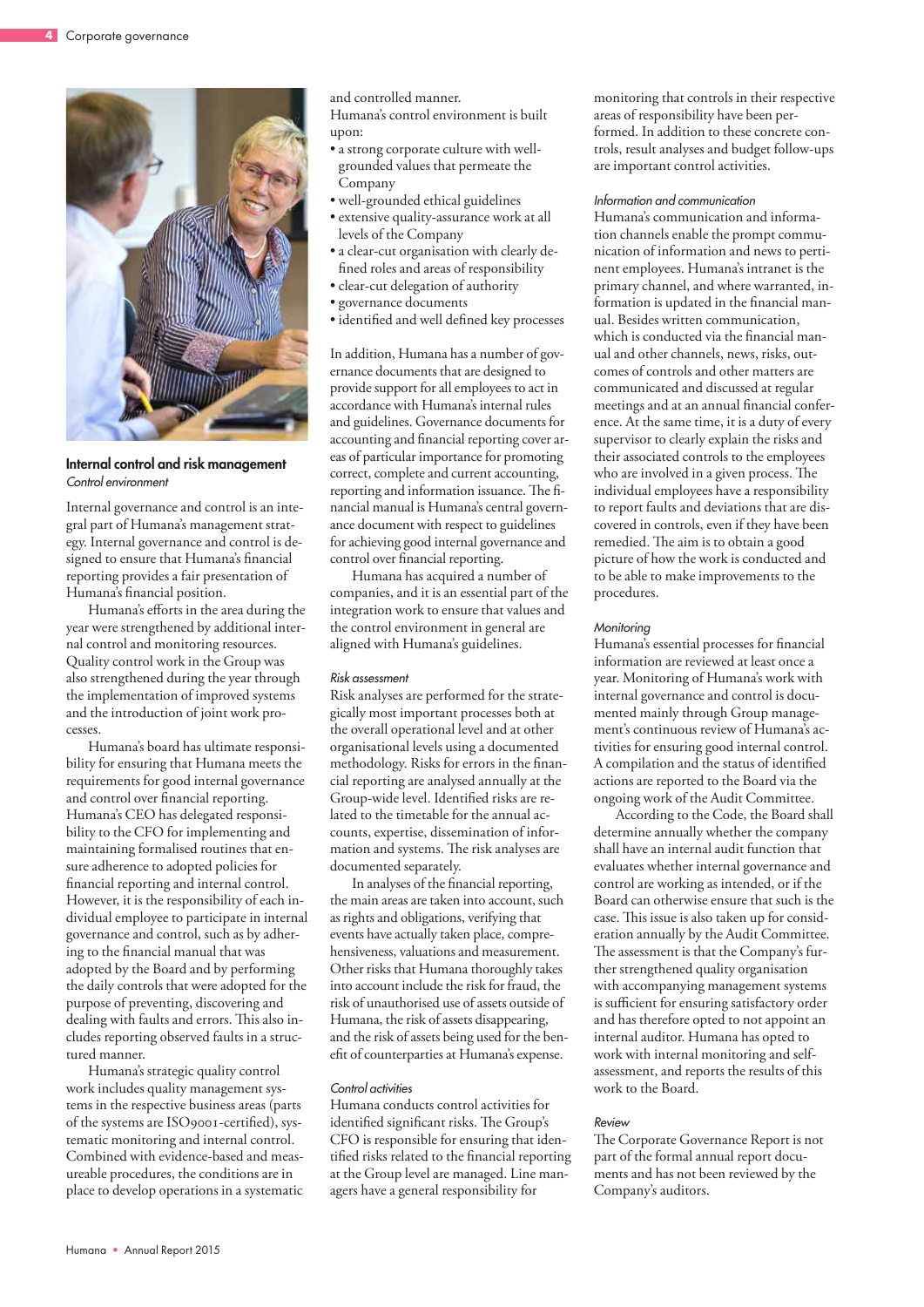### Chairman's statement

#### Crucial succession completed within Humana

As an important part in Humana's development, the Board and the Company's largest shareholder, Argan Capital, prepared for a CEO succession. As Chairman of the Board, I would like to thank Per Granath who as founder and CEO of Humana has done a fantastic job over the last ten years developing the company from a small entrepreneurial company to a large Nordic care company, with revenue of nearly SEK 6 billion. After a long period of building Humana into the fine quality company it is today, the Board is of the opinion that the Company is entering its next phase of development. With the assistance of external advisors, the Board conducted a recruitment programme in the autumn and the Company's deputy CEO Rasmus Nerman was considered the most suitable candidate to take over as CEO. Rasmus has indepth knowledge of the care market and is also very familiar with Humana due to his role as business area manager of Individual & Family and his previous position as CEO of INOM Group, which was acquired by Humana in 2014. My assessment is that the appointment of Rasmus as the new CEO will bring valuable energy and change to the organisation.

#### Preparing for the future

Humana has invested considerable resources in recent years to continuously improve the quality of its service offering, increase competence in the organisation and to grow the company both organically through acquisitions. To ensure that Humana continues to have the capacity and financial resources to capitalise on the market's strong growth potential and to

It will be exciting to follow our upcoming start-ups in Växjö and other areas.

continue to develop the Company, the Board has decided to resume the work started in 2014 to make Humana ready to enter the stock market and prepare for an initial public offering. Internal preparations have been ongoing for more than a year and both the Board's and my assessment is that the organisation, after operating and living as a listed company for a fiscal year, is well prepared and ready for a listing. Humana's Board intends to continue to develop the company in the

direction it has grown historically, which

means that the Company aims to take market share through a strong focus on quality, organic growth, large and small acquisitions, and continued geographic expansion.

The shareholders, the rest of the Board and I are very pleased and excited about Humana's growth. Among a few examples where Humana has taken further steps in the past year I would first like to mention the professionalism and entrepreneurship we have within Individual & Family. The organisation has been successful in carrying out and implementing acquisitions in parallel with continued investments in organic growth. In Personal



Assistance, management worked hard during the year to cope with higher costs for social security charges and to prepare for a possible increase in working capital requirements as a result of changes in terms of payment from the Swedish Social Insurance Agency. An exciting growth area for the future is investments in elderly care under Humana's management. The Company's first building in Gävle opened recently and we have high hopes that the establishment will show municipalities and clients that we have set a new industry standard with an efficient and attractive housing solution. It will be exciting to follow our upcoming start-ups in Växjö and other areas.

#### Challenges and opportunities in the care industry

The nursing and health care sector in the Nordic countries finds itself in a staffing and management crisis. It is becoming clearer to me that public employers, with their monopolistic history, are finding it increasingly difficult to get young people to choose this type of job as a future professional career. The recruitment of skilled employees, especially in leadership positions, is a major problem in the industry today. Public sector employers are dependent on the staffing industry, resulting in higher costs and often lower quality. Today we see higher absenteeism and staff turnover in the public care sector than in privately run operations. A growing aging population coupled with increasing immigration and the current refugee crisis is a major challenge for the industry and society in general, in terms of financial resources and also because it increases the demands on municipal social services. Private companies currently provide a considerable amount of social care services, so restricting individual freedom of choice and limiting the private sector would be untenable given demographic factors such as an aging population and increased health problems.

Private companies now need to take responsibility and help raise the status of the industry, continue to work with competence management and capitalise on the opportunity to offer entry into the labour market to many of the immigrants and refugees who are coming to the Nordic countries. Being an attractive employer that offers opportunities for employees to develop their careers and workplaces helps reduce staff turnover and thus the cost of recruitment and vacancies.

Stockholm, March 2016

PER BÅTELSON *Chairman of the Board*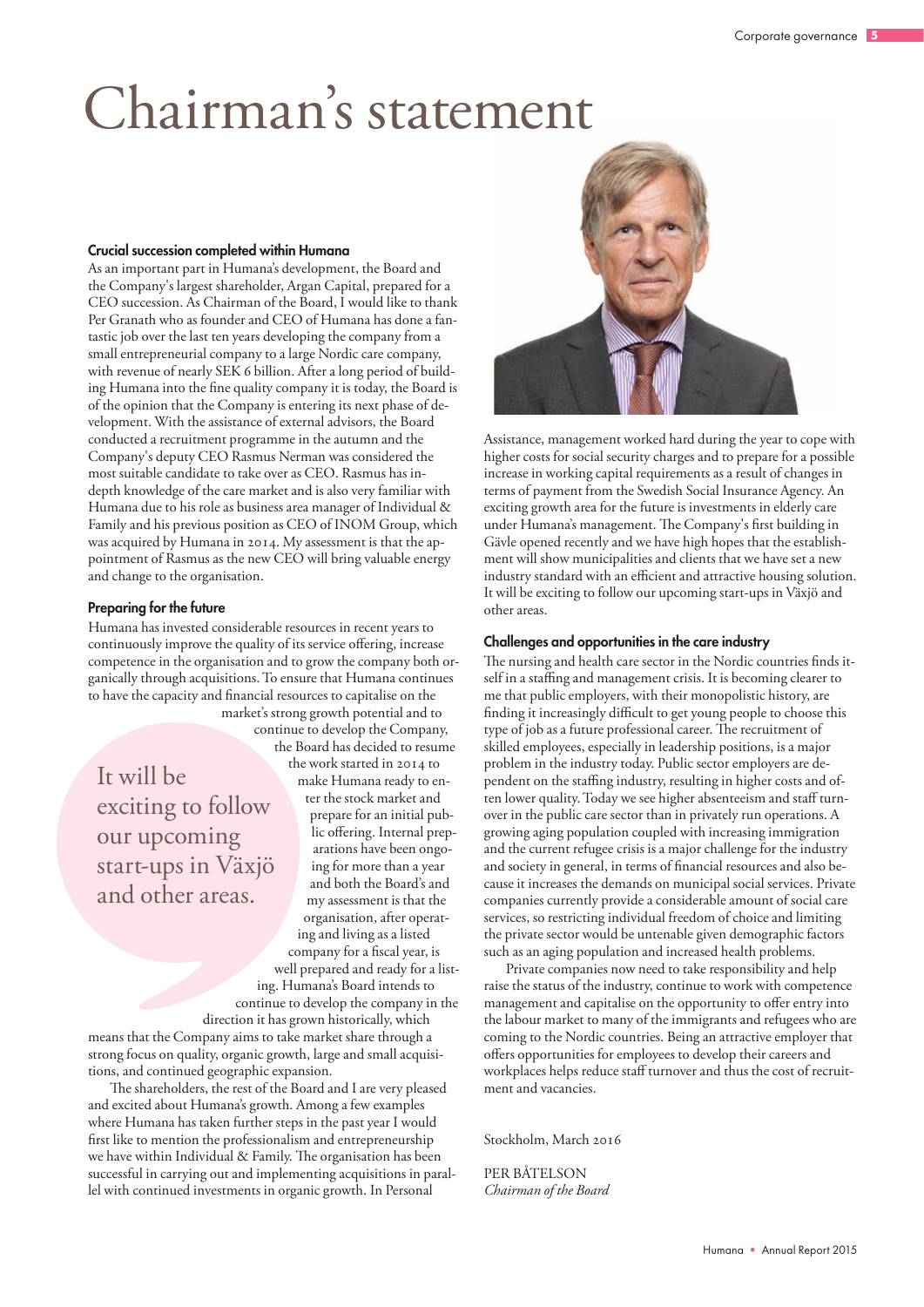### Board of Directors



|                                                     | Polybiocept AB. Director of<br>Oriola KD Oy, Swedcare AB,<br>Forte AB, KRY AB and MedGroup<br>OY.                                                                                                    | Handelsbanken Fonder AB.<br>Samhall AB, NAI Svefa Holding<br>AB och Sjölunda Gård<br>Ekogrossisten AB. Director on the<br>Advisory Board for Save the<br>Children Sweden. Own company<br>in business development. | Advisors LLP (UK). Chairman of<br>Janton OY (Finland). Chairman of<br>the Supervisory Board of AAT<br>Holding SA (Poland) and Hortex<br>Holding SA (Poland). | Salktennis, Director of G&S<br>Fastigheter i Sverige AB and<br>Svefa Holding AB.                                                                                                                                                                                                                 |
|-----------------------------------------------------|------------------------------------------------------------------------------------------------------------------------------------------------------------------------------------------------------|-------------------------------------------------------------------------------------------------------------------------------------------------------------------------------------------------------------------|--------------------------------------------------------------------------------------------------------------------------------------------------------------|--------------------------------------------------------------------------------------------------------------------------------------------------------------------------------------------------------------------------------------------------------------------------------------------------|
| Professional experience and previous<br>assignments | Chairman of Apoteket AB (publ).<br>Director and CEO of Global<br>Health Partner AB. Director of<br>Permobil AB, Mediatech AB and<br>Unilabs Holding AB. Also former<br>director and CEO of Capio AB. | Director of Intrum Justitia AB,<br>Swedesurvey AB, Precise<br>Biometrics and neXus Technology<br>AB. Executive positions in the SAS<br>Group and the Statoil Group.                                               | Chairman of Paroc Group Oy<br>(Finland). Director of GCE Group<br>AB (Sweden) and EFL SA (Poland).                                                           | President and CEO of Humana<br>AB 2006-2015. Chairman of<br>Resurs Bemanning AB (publ).<br>Director of Akademiska Hus<br>Aktiebolag and<br>GustaviaDavegårdh Holding<br>Aktiebolag. President and CEO<br>of Intellecta AB (publ), 2003-<br>2006. Vice President<br>Handelsbanken Capital Markets |

in charge of healthcare and services sectors, 2000-2003.

| Director's fee (AGM year)            | 400,000 | 180,000 |     |                         |
|--------------------------------------|---------|---------|-----|-------------------------|
| Remuneration for committee work      | 32,500  | 60,000  |     |                         |
| Independent relative to the          |         |         |     |                         |
| Company and its management           | Yes     | Yes     | Yes | No                      |
| Independent in relation to the       |         |         |     |                         |
| principal owner                      | Yes     | Yes     | No. | Yes                     |
| Shares held 31 December 2015         | 1,850   | 1,000   |     | $108,650$ <sup>11</sup> |
| Attendance at board meetings (12)    | 12      |         |     | 12                      |
| <b>Attendance at Audit Committee</b> |         |         |     |                         |
| meetings (5)                         |         |         |     |                         |
| <b>Attendance at Remuneration</b>    |         |         |     |                         |
| Committee meetings (2)               |         |         |     |                         |
| Attendance at Finance Committee      |         |         |     |                         |
| meetings <sup>4</sup>                |         |         |     |                         |
|                                      |         |         |     |                         |

*1) Incl. 1 Class C1 preference share.*

*2) Incl. 1 Class C2 preference share.* 

*3) Incl. 1 Class C5 preference share.* 

*4) The Finance Committee holds regular meetings as needed. Since no minutes are recorded of meetings, no attendance record is provided in this compilation.*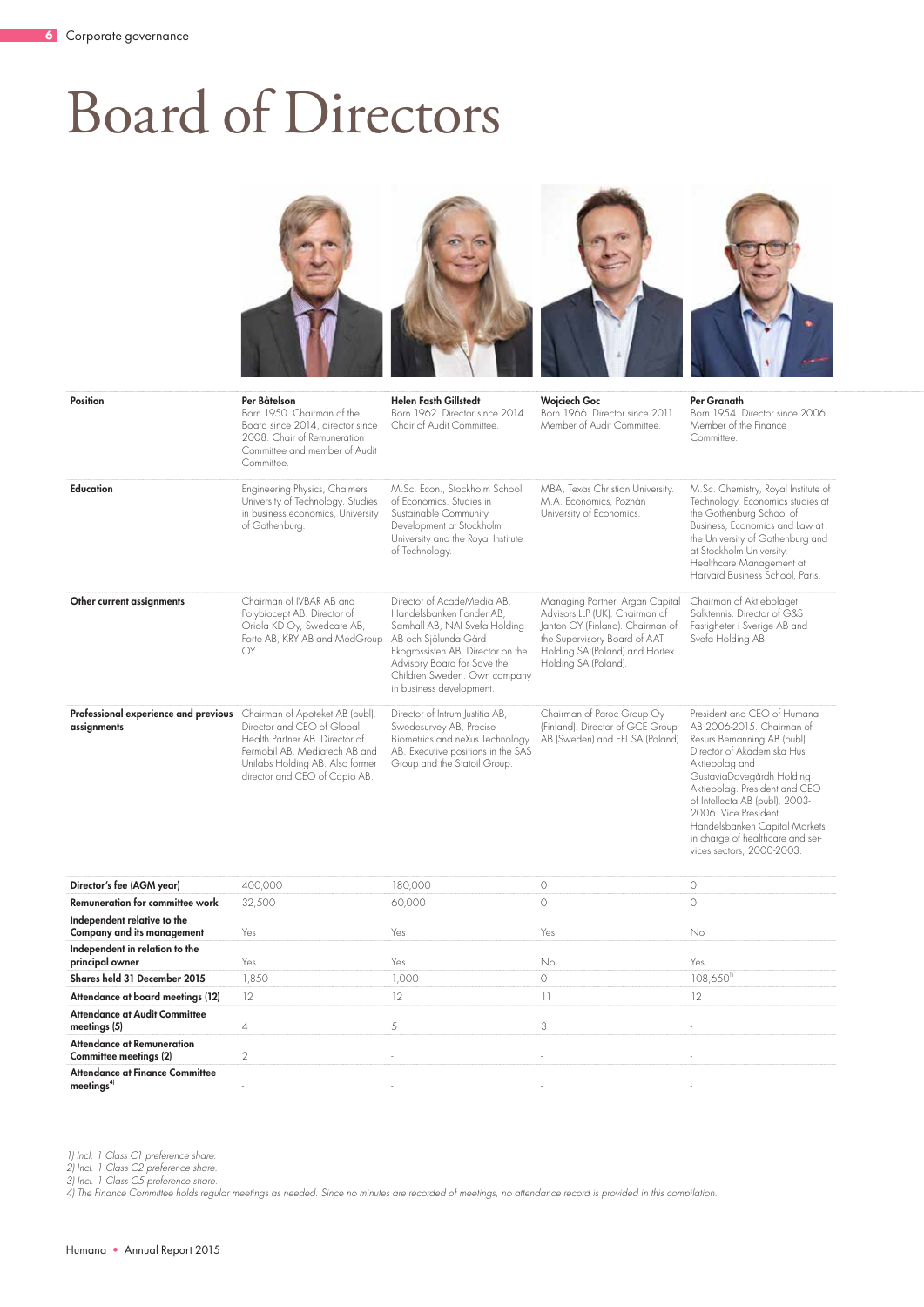

administration, Frans Schartau.

Economics.

| Nordic adviser to Advent<br>International, Director of<br>Silvicapital AB, Silvilao AB and<br>SilviPar AB.                                                                               | Director of Ewalie AB. Samhall<br>AB and SOS Alarm Sverige AB.<br>Chairman Swesale AB. Chairman<br>of Store Support AB. Own limited<br>company operating as independ-<br>ent consultant specialising in<br>growth companies. | Managing Partner, Argan Capital<br>Advisors LLP (UK). Chairman of<br>GCE Group AB (Sweden).<br>Member of the Supervisory Board<br>of AAT Holding SA (Poland), DHI<br>Company SAS (France) and<br>Hortex Holding SA (Poland). | Director of Q-it AB.<br>Sole proprietor, Q-it.                                                                                                                                                                           |
|------------------------------------------------------------------------------------------------------------------------------------------------------------------------------------------|------------------------------------------------------------------------------------------------------------------------------------------------------------------------------------------------------------------------------|------------------------------------------------------------------------------------------------------------------------------------------------------------------------------------------------------------------------------|--------------------------------------------------------------------------------------------------------------------------------------------------------------------------------------------------------------------------|
| Principal at Apax Partners and<br>Partner of IT Provider, Chairman<br>of IPM Informed Portfolio<br>Management AB. Director of<br>Avesina Healthcare Holding,<br>Capio AB och Unilabs SA. | Deputy CEO of Manpower AB<br>and CEO of Right Management<br>Consultant and 2Secure.<br>Chairman of Resurs Bemanning<br>AB.                                                                                                   | Director of IX Europe (UK).<br>Managing Partner of BA Capital<br>Partners Europe. Vice Chairman<br>of BA Partners Inc. Associate at<br>Bear, Sterns & Co.                                                                    | Chairman of Vårdföretagarna.<br>Director of Almega Aktiebolag<br>and the Confederation of<br>Swedish Enterprise. Director and<br>CEO of Elina Management<br>Aktiebolag and Familjeforum<br>Holding AB. Director of Ojebo |

Graduate School of Business. B.A. Economics and History, Northwestern University, Evanston, Illinois.

complementary studies in economics, Mid-Sweden University,

gruppbostad i Järvsö AB. CEO of INOM – Innovativ Omsorg i Norden AB.

Östersund.

|                                              | 180,000                                     |                 | 180,000                         |
|----------------------------------------------|---------------------------------------------|-----------------|---------------------------------|
| 20,000                                       | 12,500<br>---- <b>-</b> ------------------- |                 | 12,500<br>--------------------- |
|                                              |                                             |                 |                                 |
| Yes<br>------------------                    | Yes                                         | Yes             | Yes                             |
|                                              |                                             |                 |                                 |
| Yes                                          | Yes                                         | No              | Yes                             |
| $45,764^{21}$<br>-----------------           | $10,001^{31}$<br>---------------            |                 | 5,263                           |
| $\overline{11}$                              |                                             | $\sim$          | 11                              |
| ----------------                             | --------------------                        | ------------    | ----------------                |
|                                              |                                             |                 |                                 |
|                                              |                                             |                 |                                 |
| <b>Contract</b><br><b>BELLEVILLE COMPANY</b> |                                             |                 |                                 |
|                                              |                                             |                 |                                 |
| <b>Contract</b>                              | $\sim 10^{-10}$                             | <b>Contract</b> | <b>Contract Contract</b>        |
|                                              |                                             |                 |                                 |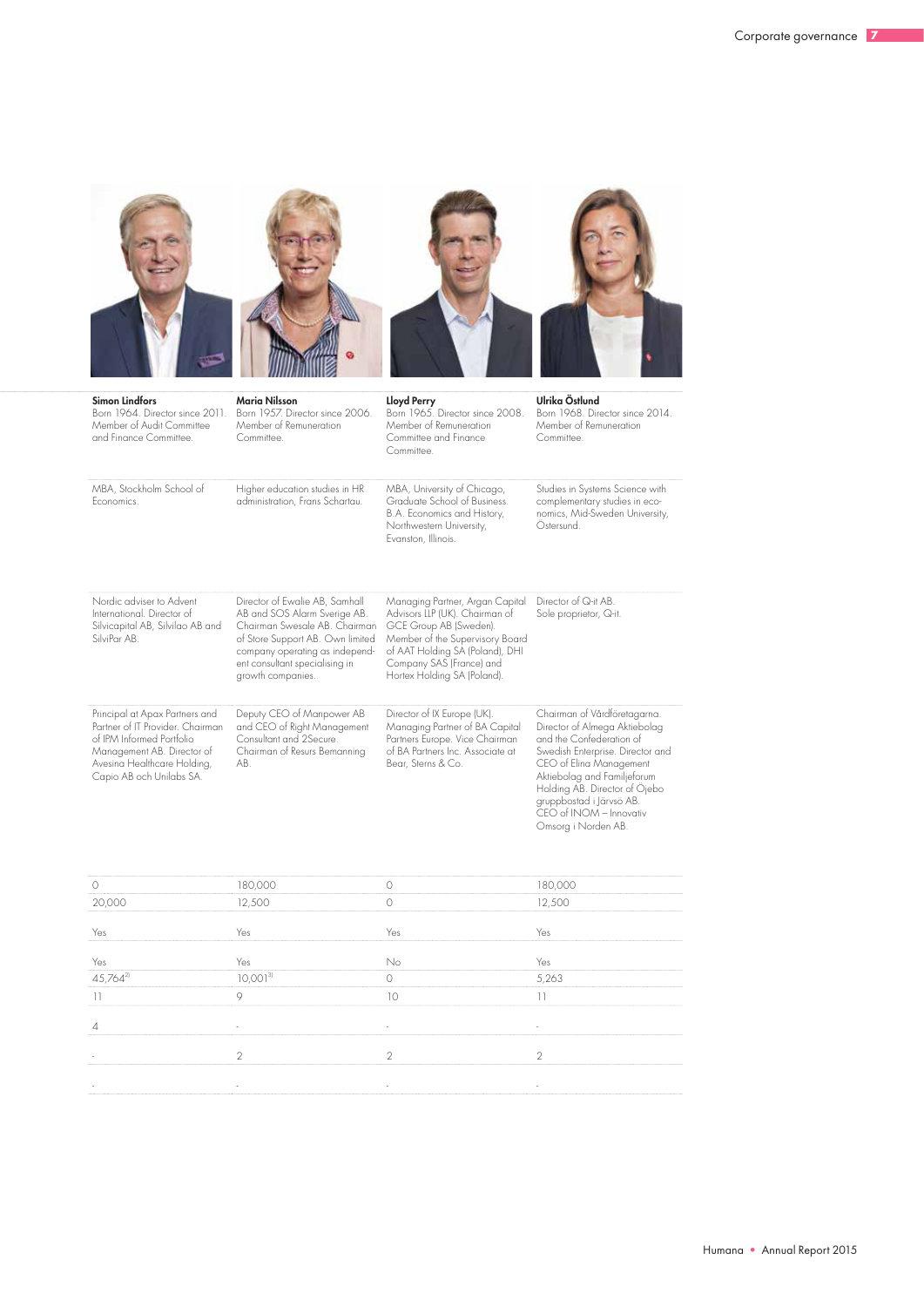## Group management

![](_page_8_Picture_2.jpeg)

| Position and year employed                          | <b>Rasmus Nerman</b><br>Born 1978. President and CEO<br>since 2015. Deputy CEO since<br>2014. Former Head of Individual &<br>Family business area. | <b>Ulf Bonnevier</b><br>Born 1964, CFO since 2012.                                                                                       | Cecilia Lannebo<br>Born 1973. Contracted head of<br>investor relations since 2015.                                                                                                                                                                      | Helena Pharmanson<br>Born 1966. Director of Marketing<br>and Communications since 2010.                    |  |  |
|-----------------------------------------------------|----------------------------------------------------------------------------------------------------------------------------------------------------|------------------------------------------------------------------------------------------------------------------------------------------|---------------------------------------------------------------------------------------------------------------------------------------------------------------------------------------------------------------------------------------------------------|------------------------------------------------------------------------------------------------------------|--|--|
| Education                                           | M.Sc. Econ., Stockholm School of<br>Economics. M.Sc. in International<br>Leadership, CEMS MIM.                                                     | M.Sc. Econ. with focus on account-<br>ing and auditing, Uppsala<br>University. Stockholm School of<br>Economics IFL Executive Education. | MSc Business and Economics from<br>University of Mälardalen and<br>Wirtschafts University in Vienna.<br>International marketing at<br>Mälardalen University. Financial<br>analyst, Kämpasten. Paul Ronge<br>Media Training and Crisis<br>Communication. | International MBA, Uppsala<br>University. Director's programme at<br>the Stockholm Chamber of<br>Commerce. |  |  |
| Other current assignments                           | Director of Vårdföretagarna Bransch -<br>Individ & Familj.                                                                                         |                                                                                                                                          | Director and founder of i-Core<br>Communications. Deputy director of<br>Zubizuri AB.                                                                                                                                                                    |                                                                                                            |  |  |
| Professional experience and<br>previous assignments | President and CEO of INOM<br>Group, management consultant in<br>healthcare (project leader), The<br>Boston Consulting Group.                       | Country Manager of Ipsos in<br>Sweden. CFO Western Europe of<br>Synovate. CEO of Wolters Kluwer<br>in Scandinavia.                       | Head of Investor Relations at Eniro<br>AB, Hakon Invest AB and Retail and<br>Brands. Equity Analyst at SEB.                                                                                                                                             | Sales Director, Pfizer Sverige AB.<br>Various marketing and sales roles at<br>Pfizer and Pharmacia.        |  |  |
| Shareholding (own and<br>related parties)           | 4.376                                                                                                                                              | 5,000                                                                                                                                    |                                                                                                                                                                                                                                                         | 3,000                                                                                                      |  |  |